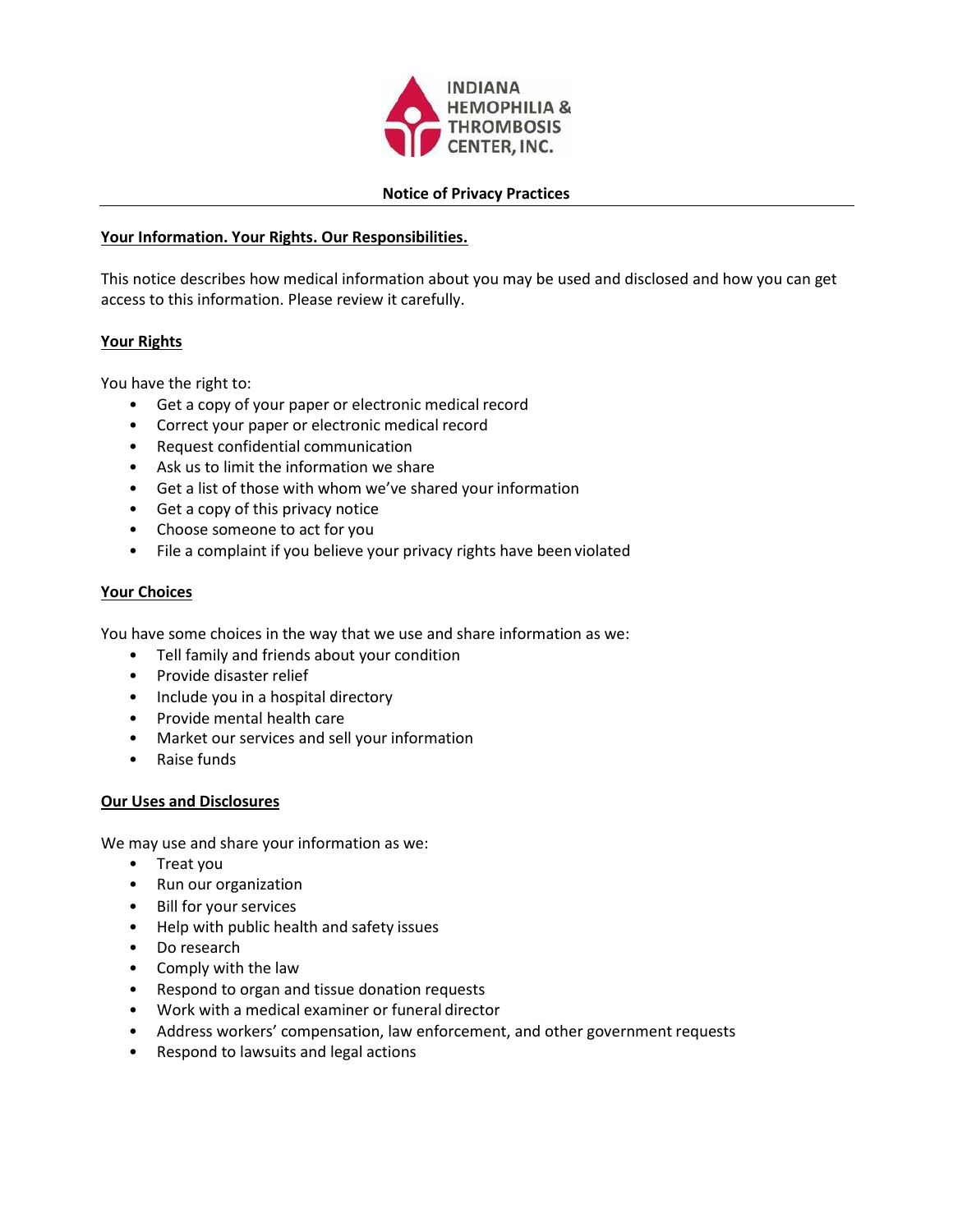#### **YOUR RIGHTS**

**When it comes to your health information, you have certain rights.** This section explains your rights and some of our responsibilities to help you.

#### **Get an electronic or paper copy of your medical record**

- You can ask to see or get an electronic or paper copy of your medical record and other health information we have about you. Ask us how to do this.
- We will provide a copy or a summary of your health information, usually within 30 days of your request. We may charge a reasonable, cost-based fee.

#### **Ask us to correct your medical record**

- You can ask us to correct health information about you that you think is incorrect or incomplete. Ask us how to do this.
- We may say "no" to your request, but we'll tell you why in writing within 60days.

#### **Request confidential communications**

- You can ask us to contact you in a specific way (for example, home or office phone) or to send mail to a different address.
- We will agree to all reasonable requests.

#### **Ask us to limit what we use or share**

- You can ask us not to use or share certain health information for treatment, payment, or our operations. We are not required to agree to your request, and we may say "no" if it would affect your care.
- If you pay for a service or health care item out-of-pocket in full, you can ask us not to share that information for the purpose of payment or our operations with your health insurer. We will agree unless a law requires us to share that information.

## **Get a list of those with whom we've shared information**

- You can ask for a list (accounting) of the times we've shared your health information for six years prior to the date you ask, who we shared it with, and why.
- We will include all the disclosures except for those about treatment, payment, and health care operations, and certain other disclosures (such as any you asked us to make). We'll provide one accounting a year for free but will charge a reasonable, cost-based fee if you ask for another one within 12 months.

## **Get a copy of this privacy notice**

You can ask for a paper copy of this notice at any time; we will provide you with a paper copy promptly. A copy of our current Notice of Privacy Practices is located in a hands-on accessible binder at the check-in window. A copy of the current notice can also be downloaded from [www.ihtc.org.](http://www.ihtc.org/)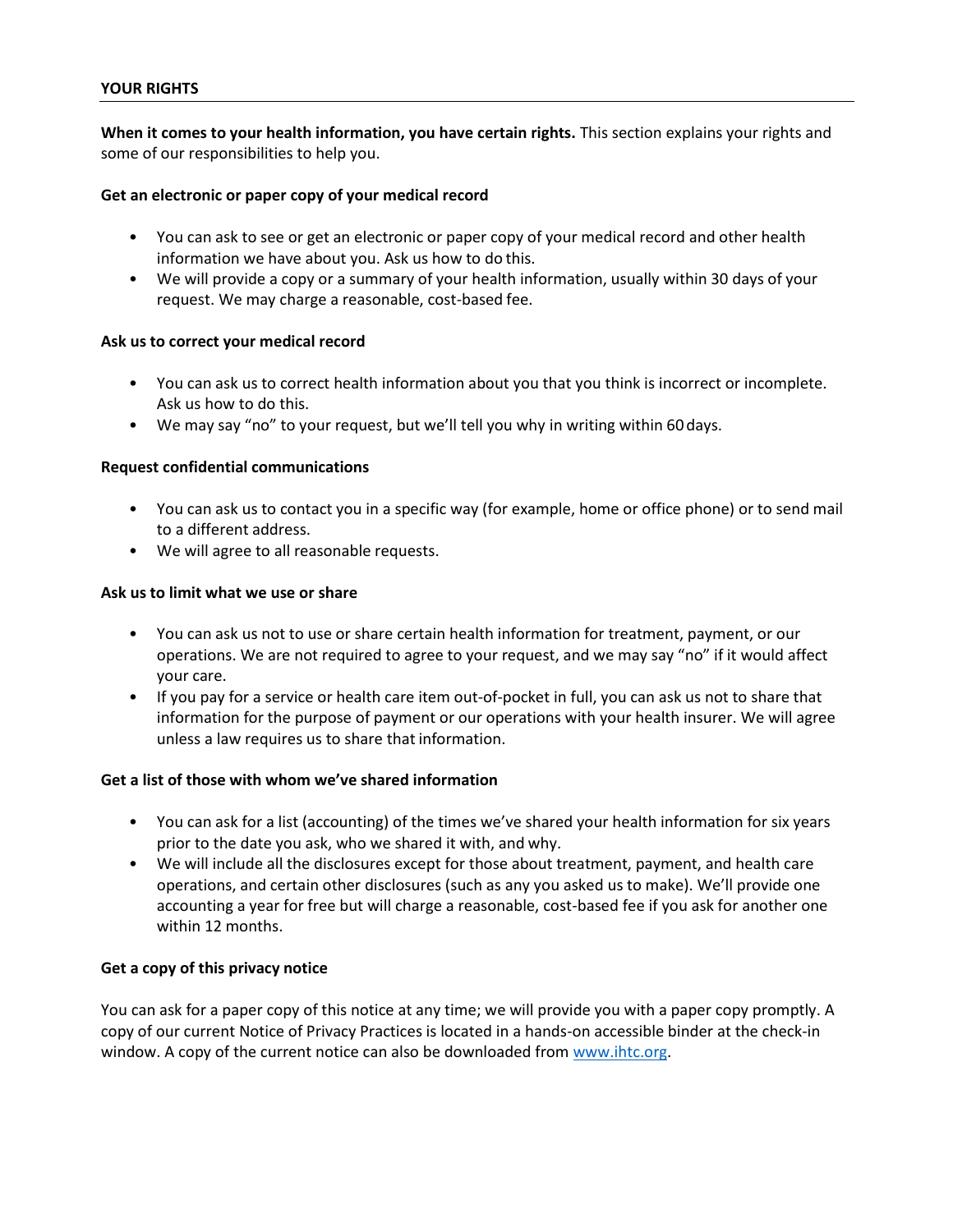## **Choose someone to act for you**

- If you have given someone medical power of attorney or if someone is your legal guardian, that person can exercise your rights and make choices about your health information.
- We will make sure the person has this authority and can act for you before we take any action.

# **File a complaint if you feel your rights are violated**

• You can complain if you feel we have violated your rights by contacting us using the following information:

> Privacy Officer, 8326 Naab Road, Indianapolis, IN 46260 You can file a complaint with the U.S. Department of Health and Human Services Office for Civil Rights by sending a letter to 200 Independence Avenue, S.W., Washington, D.C. 20201, calling 1-877-696-6775, or visiting

# **[www.hhs.gov/ocr/privacy/hipaa/complaints/.](http://www.hhs.gov/ocr/privacy/hipaa/complaints/)**

• We will not retaliate against you for filing a complaint.

## **YOUR CHOICES**

#### **For certain health information, you can tell us your choices about what we share.** If you

have a clear preference for how we share your information in the situations described below, talk to us. Tell us what you want us to do, and we will follow your instructions.

In these cases, you have both the right and choice to tell us to:

- Share information with your family, close friends, or others involved in your care
- Share information in a disaster relief situation
- Include your information in a hospital directory

*If you are not able to tell us your preference, for example if you are unconscious, we may go ahead and share your information if we believe it is in your best interest. We may also share your information when needed to lessen a serious and imminent threat to health or safety.*

In these cases we never share your information unless you give us written permission:

- Marketing purposes
- Sale of your information
- Most sharing of psychotherapy notes

In the case of fundraising:

• We may contact you for fundraising efforts, but you can tell us not to contact you again.

#### **OTHER USES AND DISCLOSURES**

#### **How do we typically use or share your health information?**

We typically use or share your health information in the following ways.

**Treat you.** We can use your health information and share it with other professionals who are treating you.

*Example: A doctor treating you for an injury asks another doctor about your overall health condition.*

8326 Naab Rd Indianapolis, IN 46260 Tel: 317-871-0000 Toll Free: 1-877-256-8837 Fax: 317-871-0010 [www.ihtc.org](http://www.ihtc.org/) Page 4 of 6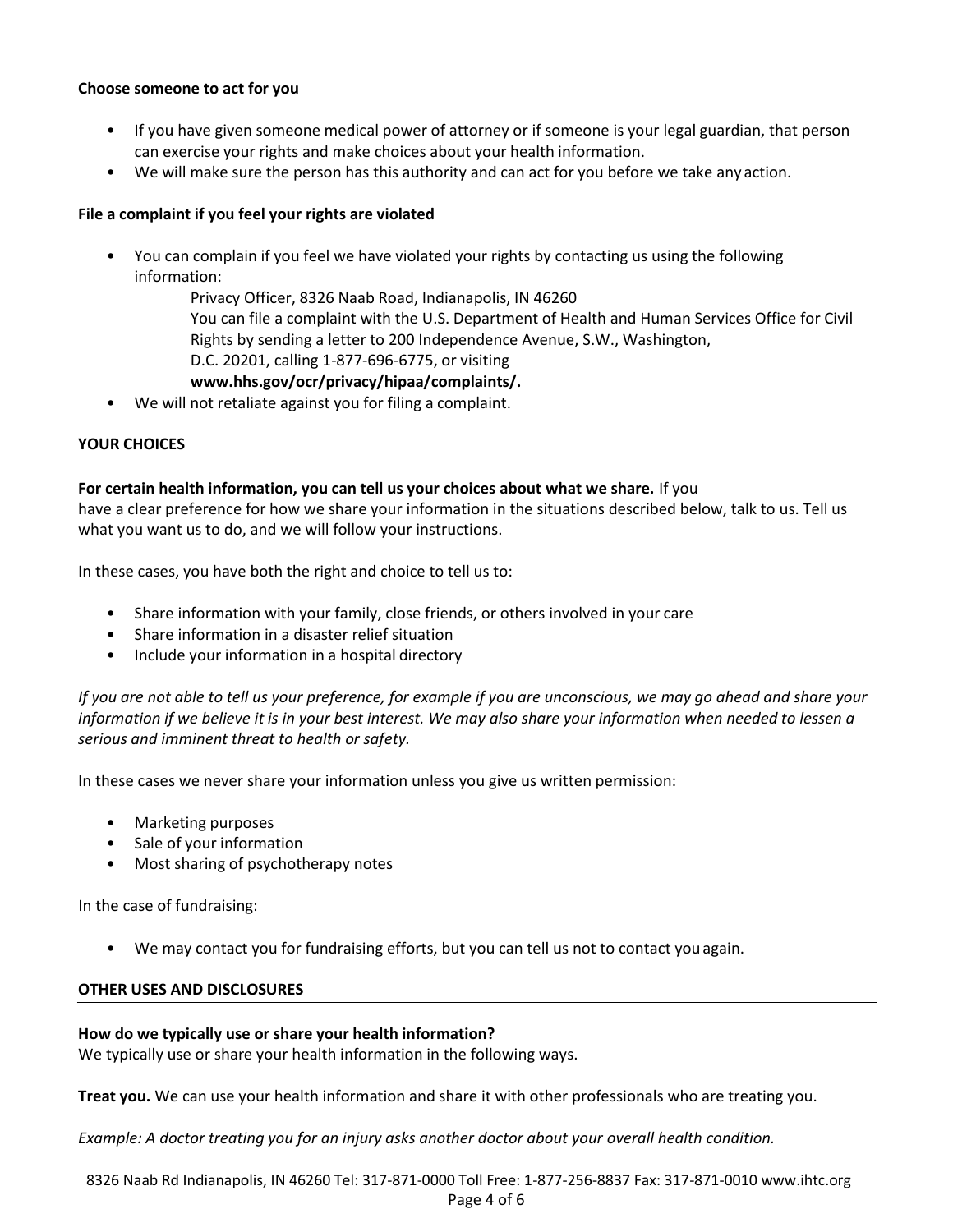**Run our organization.** We can use and share your health information to run our practice, improve your care, and contact you when necessary.

*Example: We use health information about you to manage your treatment and services.*

**Bill for your services.** We can use and share your health information to bill and get payment from health plans or other entities.

*Example: We give information about you to your health insurance plan so it will pay for your services.*

# **How else can we use or share your health information?**

We are allowed or required to share your information in other ways – usually in ways that contribute to the public good, such as public health and research. We have to meet many conditions in the law before we can share your information for these purposes. For more information see: [www.hhs.gov/ocr/privacy/hipaa/understanding/consumers/index.html.](http://www.hhs.gov/ocr/privacy/hipaa/understanding/consumers/index.html)

## **Help with public health and safety issues**

We can share health information about you for certain situations such as:

- Preventing disease
- Helping with product recalls
- Reporting adverse reactions to medications
- Reporting suspected abuse, neglect, or domestic violence
- Preventing or reducing a serious threat to anyone's health or safety

## **Research**

We can use or share your information for health research. Before we disclose medical information for research, the research will have been approved through an approval process that evaluates the needs of the research project with your needs for privacy of your medical information. We may, however, disclose medical information about you to a person who is preparing to conduct research to permit them to prepare for the project, but no medical information will leave IHTC during that person's review of the information.

## **Comply with the law**

We will share information about you if state or federal laws require it, including with the Department of Health and Human Services if it wants to see that we're complying with federal privacy law.

## **Respond to organ and tissue donation requests**

We can share health information about you with organ procurement organizations.

## **Work with a medical examiner or funeral director**

We can share health information with a coroner, medical examiner, or funeral director when an individual dies.

## **Address workers' compensation, law enforcement, and other government requests**

We can use or share health information about you:

8326 Naab Rd Indianapolis, IN 46260 Tel: 317-871-0000 Toll Free: 1-877-256-8837 Fax: 317-871-0010 [www.ihtc.org](http://www.ihtc.org/) Page 5 of 6